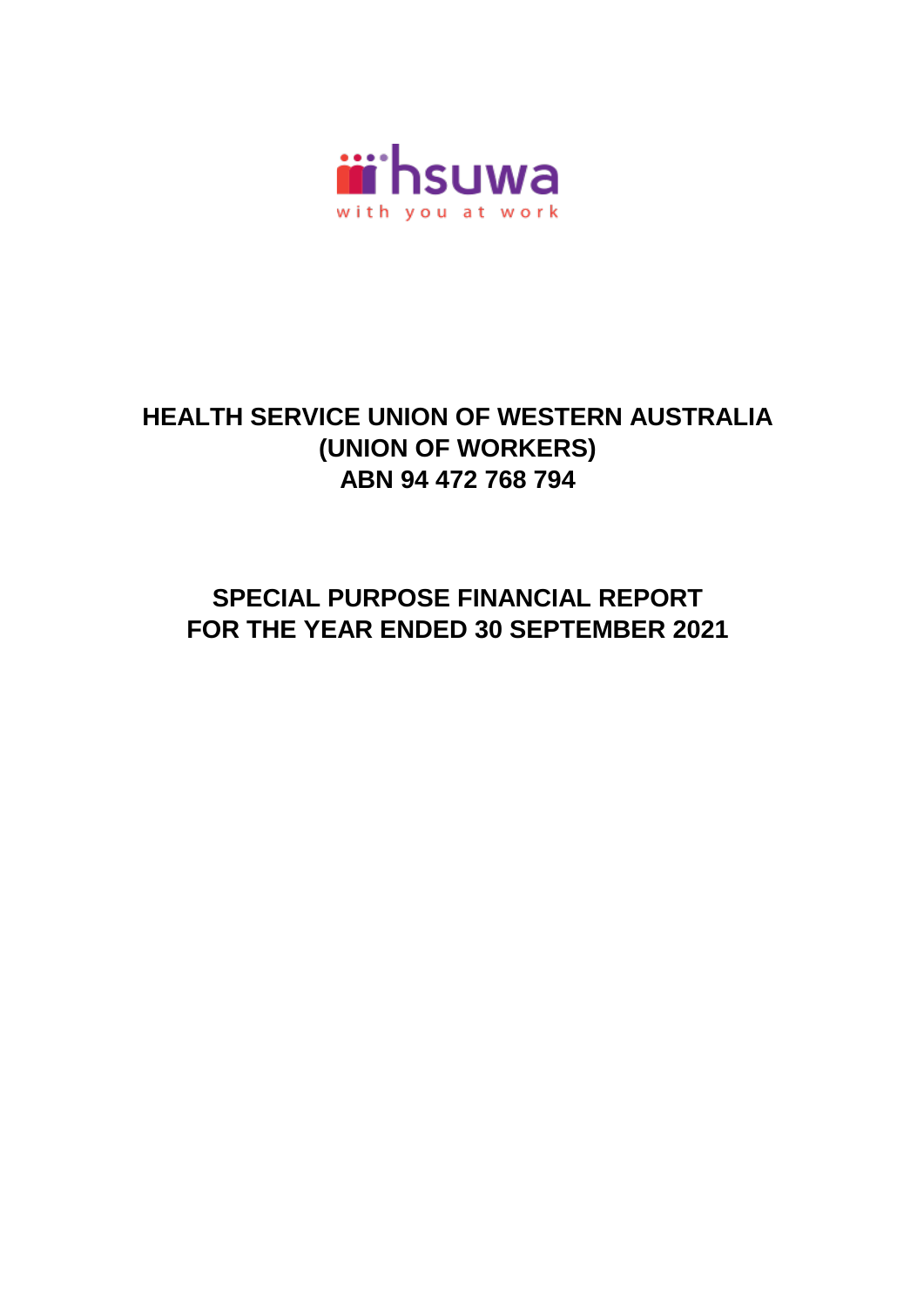| <b>Table of Contents</b>                                   | Page           |
|------------------------------------------------------------|----------------|
| Statement by the Committee                                 | 1              |
| Statement of Profit or Loss and Other Comprehensive Income | 2              |
| <b>Statement of Financial Position</b>                     | 4              |
| Statement of Changes in Equity                             | 5              |
| <b>Statement of Cash Flows</b>                             | 6              |
| Notes to the Financial Statements                          | $\overline{7}$ |
| Auditors' Independence Declaration                         | 13             |
| Independent Auditors' Report                               | 14             |
|                                                            |                |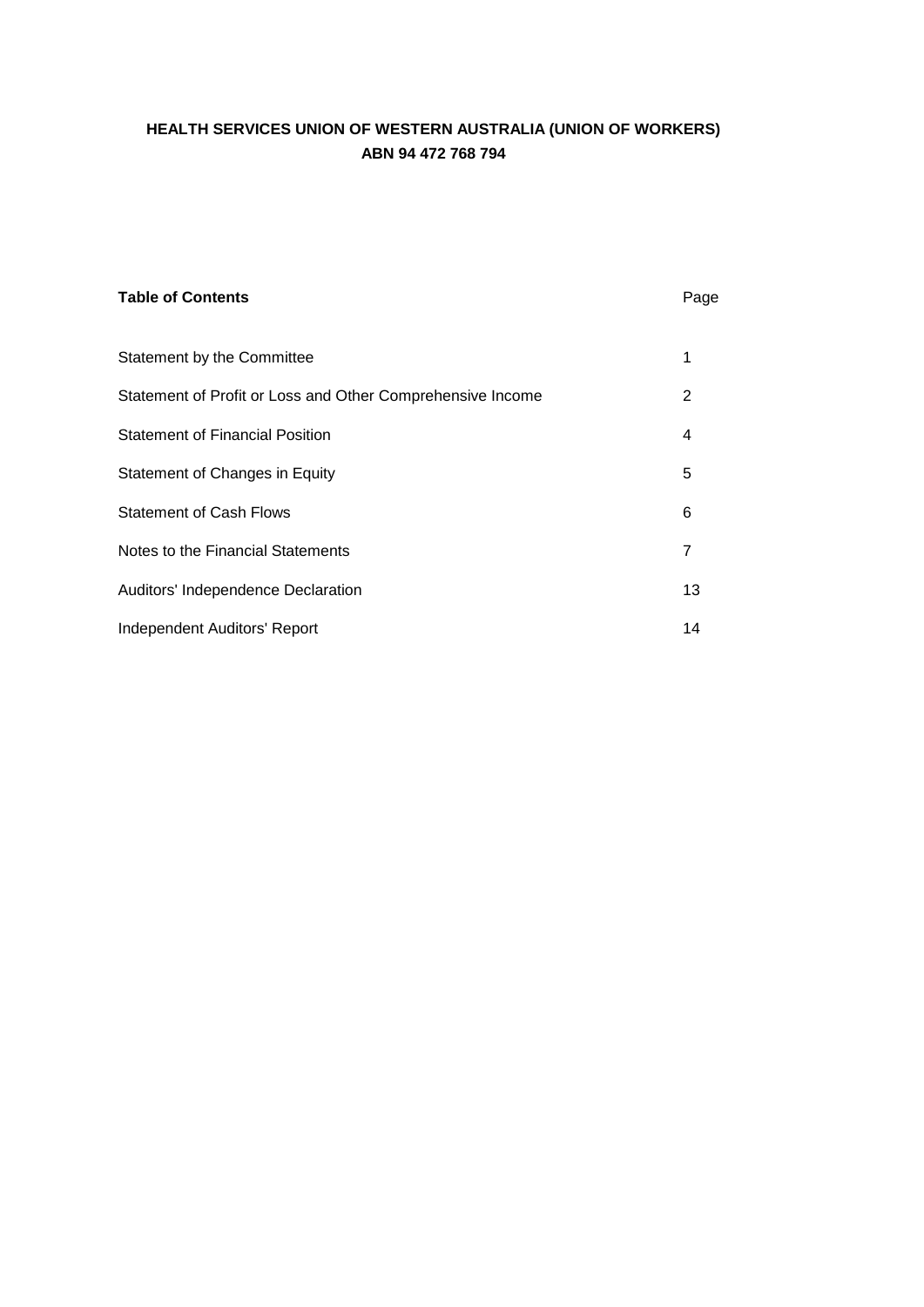#### **STATEMENT BY THE COMMITTEE** FOR THE YEAR ENDED 30 SEPTEMBER 2021

The Committee has determined that Health Services Union of Western Australia (Union of Workers) (the "Union") is not a reporting entity and that this special purpose financial report should be prepared in accordance with the accounting policies outlined in Note 1 to the financial statements.

In the opinion of the Committee, the financial report as set out on the following pages:

- Presents a true and fair view of the financial position of the Union as at 30 September 2021 and  $a)$ its performance for the year ended on that date.
- At the date of this statement, there are reasonable grounds to believe that the Union will be able b) to pay its debts as and when they fall due.

This statement is made in accordance with a resolution of the Committee and is signed for on behalf of the Committee by:-

Hamal **Cheryl Hamill** 

**President** 

Naomi McCrae Secretary

day of November 2021 Dated at Perth, WA this  $\frac{16}{2}$  day of November 2021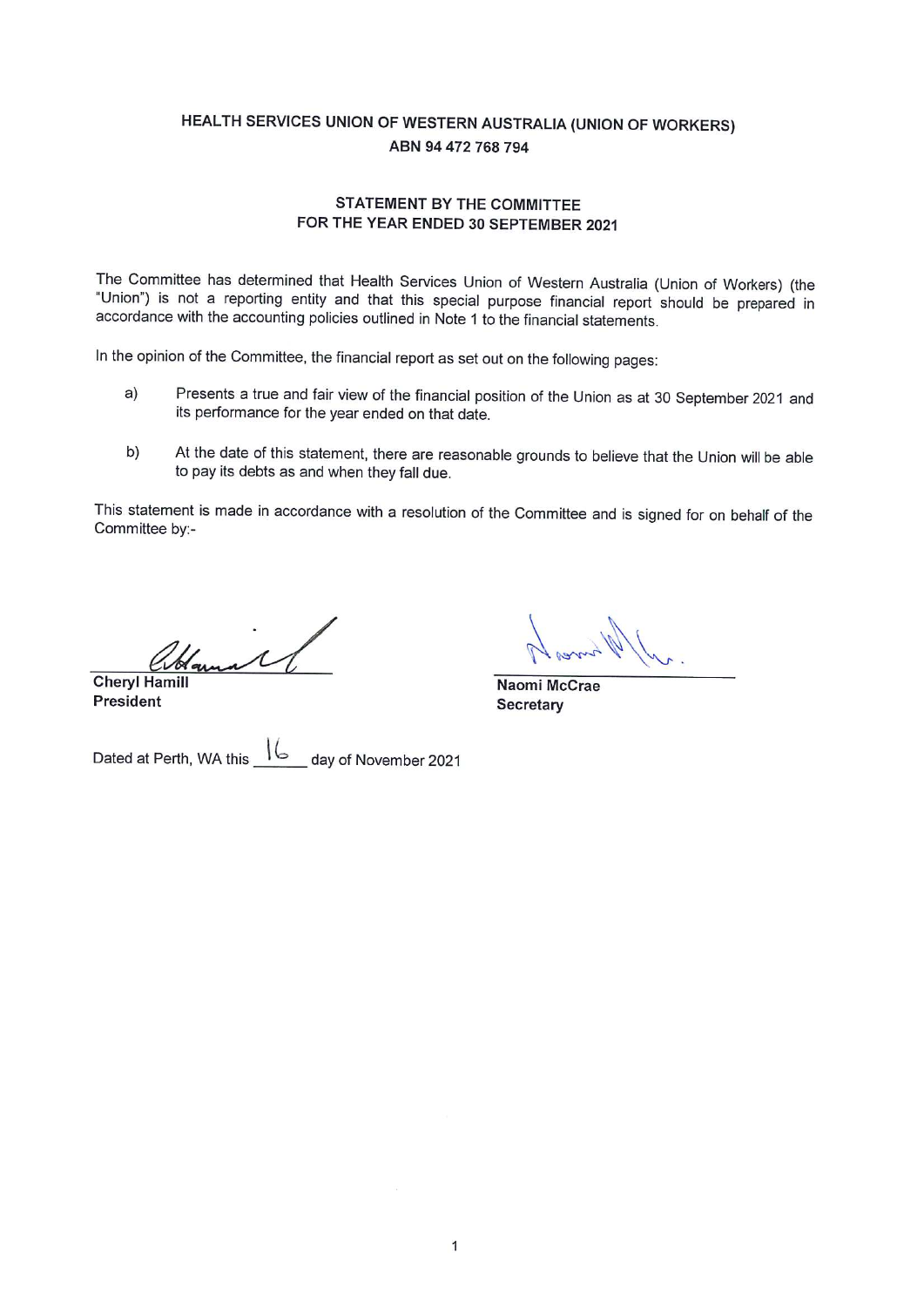# **STATEMENT OF PROFIT OR LOSS AND OTHER COMPREHENSIVE INCOME FOR THE YEAR ENDED 30 SEPTEMBER 2021**

|                                                                       | 2021             | 2020          |
|-----------------------------------------------------------------------|------------------|---------------|
|                                                                       | \$               | \$            |
| <b>INCOME</b>                                                         |                  |               |
| Subscriptions from Members - HSU                                      | 3,467,679        | 3,218,387     |
| <b>Government Grant</b>                                               |                  | 117,500       |
| Interest                                                              | 3,430            | 4,243         |
| <b>TOTAL INCOME</b>                                                   | 3,471,109        | 3,340,130     |
|                                                                       |                  |               |
| <b>EXPENDITURE</b>                                                    |                  |               |
| <b>ADMINISTRATION</b>                                                 |                  |               |
| <b>Computer Maintenance Fees</b>                                      | 36,594           | 25,662        |
| <b>General Postage</b>                                                | 3,716            | 4,539         |
| <b>Equipment Purchases and Repairs</b>                                | 2,306            | 2,345         |
| <b>Stationery and Office Supplies</b>                                 | 15,670           | 20,811        |
| <b>Telephone and Electricity</b>                                      | 36,891           | 31,585        |
| Leasing Charges                                                       | 30,636           | 31,541        |
| <b>Other Administrative Costs</b>                                     | 1,839            | 1,187         |
| <b>Audit Fees</b>                                                     | 7,708            | 7,608         |
|                                                                       | 135,360          | 125,278       |
| <b>DEPRECIATION</b>                                                   |                  |               |
| Plant and Equipment                                                   | 27,648           | 76,204        |
| <b>Right of Use Assets</b>                                            | 38,089           | 19,783        |
| <b>FINANCE</b>                                                        | 65,737           | 95,987        |
|                                                                       |                  |               |
| Banking Taxes, Fees and Sundries<br>ME Loan                           | 47,793           | 45,041<br>740 |
|                                                                       | 47,793           | 45,781        |
|                                                                       |                  |               |
| Transfers to Health Services Union of Australia WA Branch             | 167,182          | 163,871       |
|                                                                       | 167,182          | 163,871       |
| <b>INDUSTRIAL</b>                                                     |                  |               |
| Affiliation - TLC                                                     | 37,139           | 36,117        |
| Industrial Campaigns and Research                                     | 47,692           | 81,866        |
| <b>Industrial Conventions and Seminars</b>                            | 825              | 3,013         |
| <b>Legal Opinions and Fees</b>                                        |                  | 8,209         |
|                                                                       | 85,656           | 129,205       |
| <b>MEMBERS AND COMMITTEE</b>                                          |                  |               |
| <b>Bereavement Fund Payments</b>                                      | 15,000           | 10,000        |
| Committee Expenses and Honoraria                                      | 17,196           | 23,421        |
| <b>Committee and Staff Insurance</b>                                  | 36,438           | 18,619        |
| Delegates Conferences and Job Reps Training                           | 2,525            | 824           |
| Meeting of Members, Committees and Sub Committee<br>Members Insurance | 3,232            | 3,138         |
|                                                                       | 169,769          | 151,434       |
| Membership Promotions and Sponsorships<br>Other                       | 2,379            | 6,354<br>500  |
|                                                                       | 1,000<br>247,539 | 214,290       |
|                                                                       |                  |               |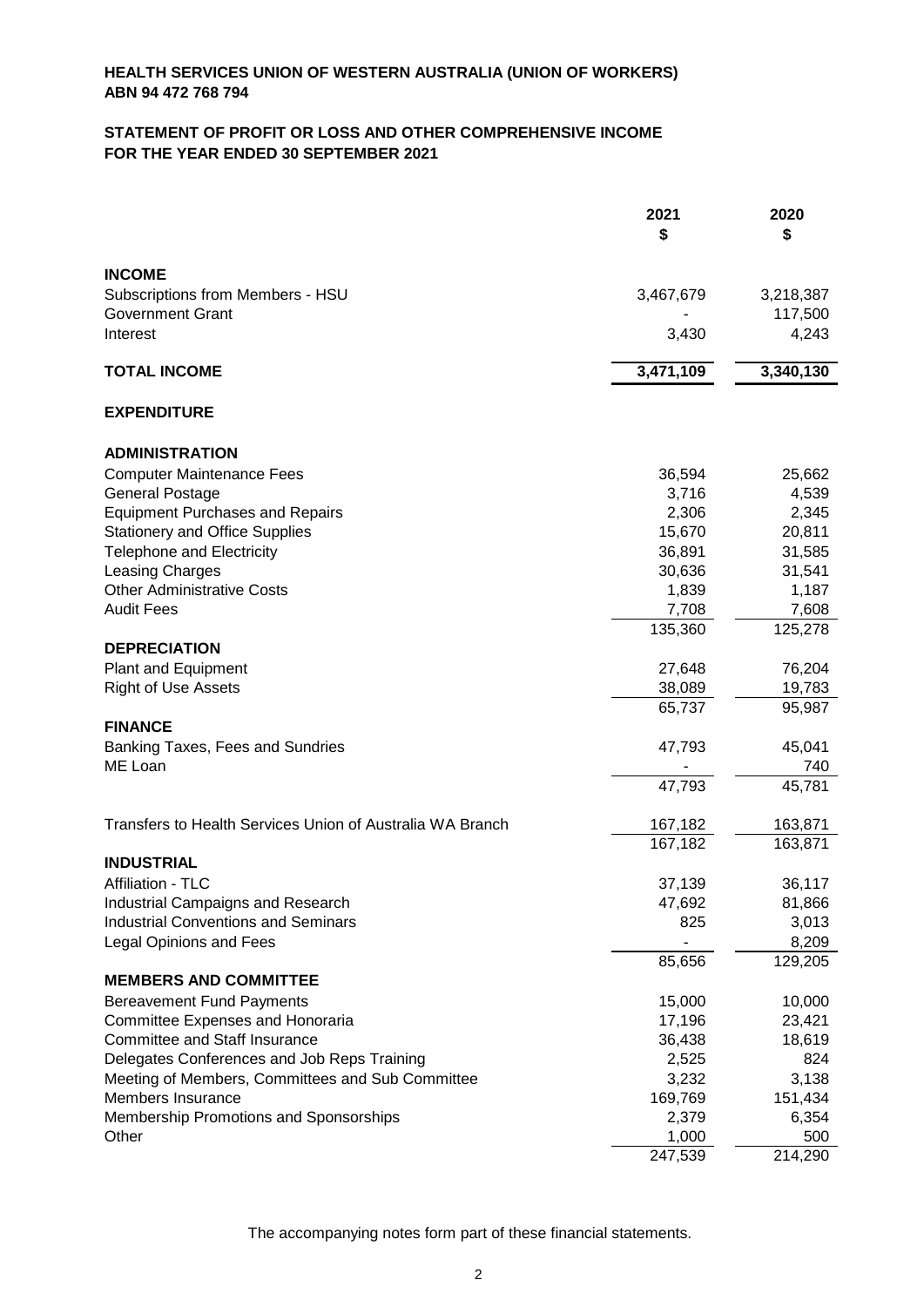# **STATEMENT OF PROFIT OR LOSS AND OTHER COMPREHENSIVE INCOME FOR THE YEAR ENDED 30 SEPTEMBER 2021**

|                                                           | 2021<br>S | 2020<br>\$ |
|-----------------------------------------------------------|-----------|------------|
| <b>EXPENDITURE</b>                                        |           |            |
| OCCUPANCY OF COOLGARDIE TERRACE                           |           |            |
| <b>Cleaning and Maintenance</b>                           | 23,575    | 15,826     |
| Rates, Taxes and Insurance                                | 16,982    | 16,899     |
|                                                           | 40,557    | 32,725     |
| <b>PRINTING AND PUBLICATION</b>                           |           |            |
| Membership Card and Other                                 | 5,021     | 7,332      |
|                                                           | 5,021     | 7,332      |
| <b>STAFF</b>                                              |           |            |
| <b>Wages and Salaries</b>                                 | 1,975,544 | 1,921,524  |
| Superannuation                                            | 264,710   | 275,681    |
| Insurance, Amenities, Training Courses and Other Expenses | (63, 955) | (2,692)    |
| Long Service Leave and Annual Leave Provisions            | (91, 742) | (145, 331) |
| Payroll Tax                                               | 79,839    | 86,708     |
|                                                           | 2,164,396 | 2,135,890  |
| <b>TRAVELLING</b>                                         |           |            |
| Country and Other                                         | 4,802     | 9,113      |
| Vehicle Expenses and Allowance                            | 18,127    | 17,477     |
| Vehicle Lease                                             | 3,750     | 34,568     |
| Fringe Benefit Tax                                        | 14,659    | 20,527     |
|                                                           | 41,338    | 81,685     |
| <b>OTHER EXPENSES</b>                                     |           |            |
| Loss on Sale of Equipment                                 | 2,410     |            |
|                                                           | 2,410     |            |
| <b>TOTAL OPERATING EXPENSES</b>                           | 3,002,989 | 3,032,044  |
|                                                           |           |            |
| <b>NET SURPLUS FOR THE YEAR</b>                           | 468,120   | 308,086    |
| <b>OTHER COMPREHENSIVE INCOME</b>                         |           |            |
| <b>Revaluation Increment</b>                              | 500,000   |            |
| TOTAL OTHER COMPREHENSIVE INCOME FOR THE YEAR             | 500,000   |            |
| TOTAL COMPREHENSIVE INCOME FOR THE YEAR                   | 968,120   | 308,086    |
|                                                           |           |            |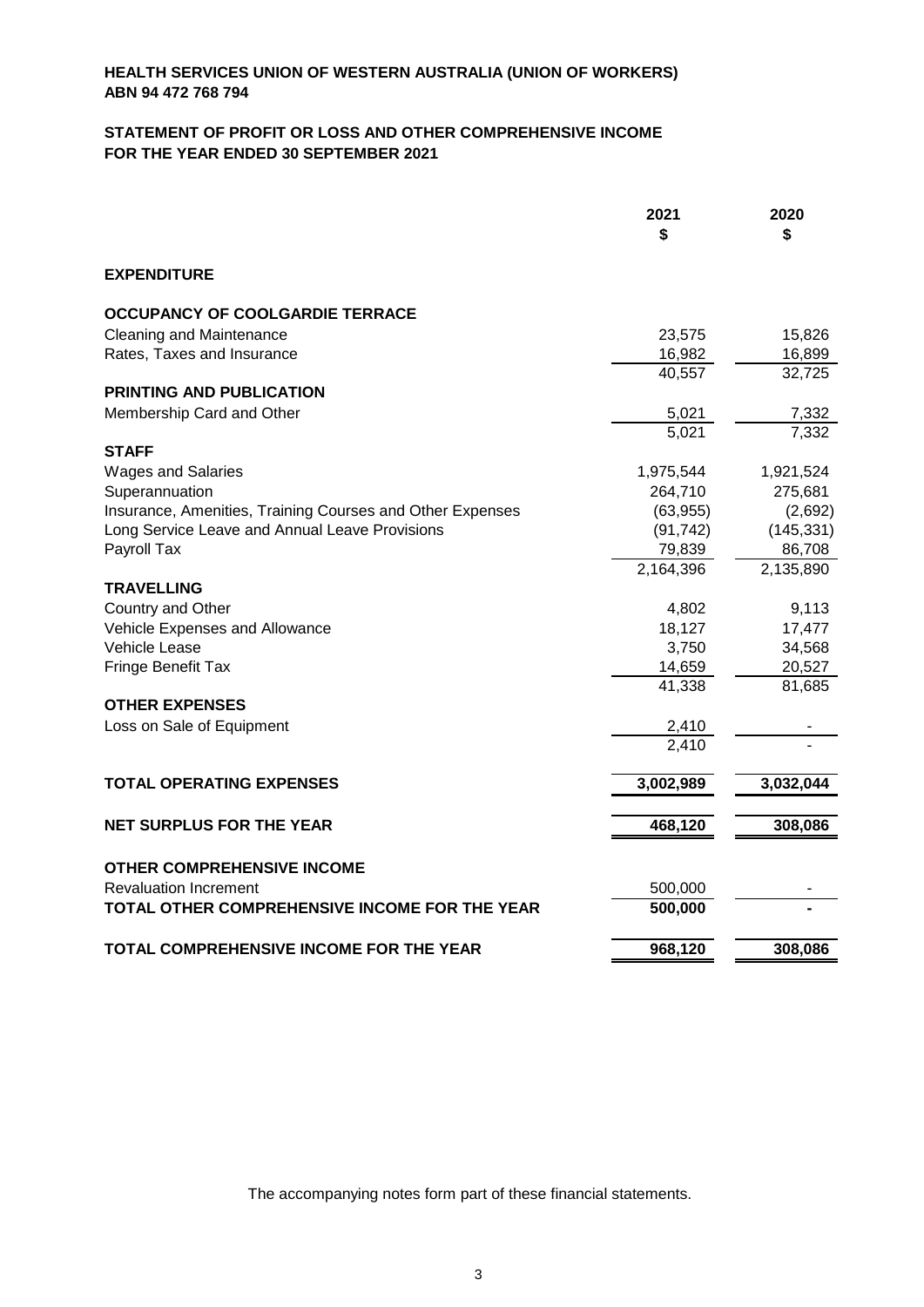#### **STATEMENT OF FINANCIAL POSITION AS AT 30 SEPTEMBER 2021**

|                                                   | <b>Note</b>    | 2021<br>\$        | 2020<br>\$        |
|---------------------------------------------------|----------------|-------------------|-------------------|
| <b>ASSETS</b>                                     |                |                   |                   |
| <b>Current Assets</b>                             |                |                   |                   |
| Cash and Cash Equivalents                         | 3              | 1,266,739         | 1,054,027         |
| <b>Trade and Other Receivables</b><br>Prepayments |                | 90,668<br>226,141 | 75,633<br>126,805 |
| <b>Total Current Assets</b>                       |                | 1,583,548         | 1,256,465         |
| <b>Non-Current Assets</b>                         |                |                   |                   |
| Freehold Property at Valuation - 8 Coolgardie Tce | 4              | 1,680,000         | 1,180,000         |
| Plant, Equipment and Office Fit Out               | 4              | 84,035            | 82,746            |
| <b>Right of Use Assets</b>                        | 5              | 56,396            | 39,565            |
| <b>Total Non-Current Assets</b>                   |                | 1,820,431         | 1,302,311         |
| <b>Total Assets</b>                               |                | 3,403,979         | 2,558,776         |
| <b>LIABILITIES</b>                                |                |                   |                   |
| <b>Current Liabilities</b>                        |                |                   |                   |
| <b>Trade and Other Payables</b>                   | 6              | 176,729           | 229,979           |
| Provision for Employee Benefits                   | $\overline{7}$ | 487,172           | 557,927           |
| Lease Liabilities                                 | 5              | 31,300            | 19,060            |
| <b>Total Current Liabilities</b>                  |                | 695,201           | 806,966           |
| <b>Non Current Liabilities</b>                    |                |                   |                   |
| Provision for Employee Benefits                   | 7              | 31,637            | 52,625            |
| Lease Liabilities                                 | 5              | 32,080            | 22,244            |
| <b>Total Non Current Liabilities</b>              |                | 63,717            | 74,869            |
| <b>Total Liabilities</b>                          |                | 758,918           | 881,835           |
| <b>Net Assets</b>                                 |                | 2,645,061         | 1,676,941         |
| <b>EQUITY</b>                                     |                |                   |                   |
| <b>Retained Earnings</b>                          |                | 1,335,061         | 866,941           |
| <b>Revaluation Surplus</b>                        |                | 1,310,000         | 810,000           |
| <b>Total Equity</b>                               |                | 2,645,061         | 1,676,941         |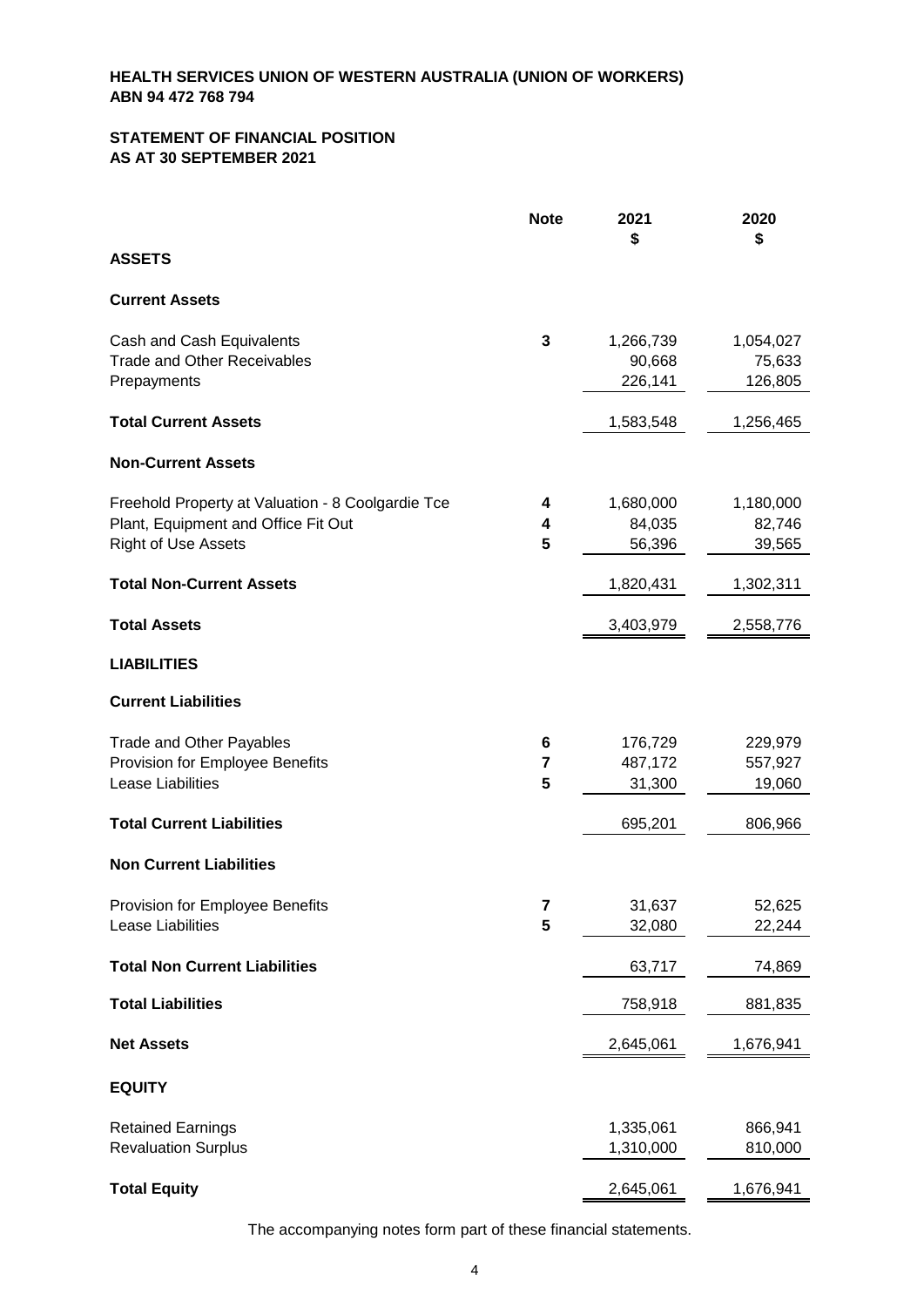# **STATEMENT OF CHANGES IN EQUITY AS AT 30 SEPTEMBER 2021**

|                                                        | <b>Retained</b><br><b>Earnings</b> | <b>Revaluation</b><br><b>Surplus</b> | Total     |
|--------------------------------------------------------|------------------------------------|--------------------------------------|-----------|
|                                                        | \$                                 | S                                    | \$        |
| <b>Balance at 1 October 2019</b>                       | 558,855                            | 810,000                              | 1,368,855 |
| Net Surplus for The Year<br>Other Comprehensive Income | 308,086                            |                                      | 308,086   |
| Total Comprehensive Income For The Year                | 308,086                            |                                      | 308,086   |
| <b>Balance at 30 September 2020</b>                    | 866,941                            | 810,000                              | 1,676,941 |
| Revaluation Surplus for the Year                       |                                    |                                      |           |
| Net Surplus for The Year                               | 468,120                            |                                      | 468,120   |
| Other Comprehensive Income                             |                                    | 500,000                              | 500,000   |
| Total Comprehensive Income For The Year                | 468,120                            | 500,000                              | 968,120   |
| <b>Balance at 30 September 2021</b>                    | 1,335,061                          | 1,310,000                            | 2,645,061 |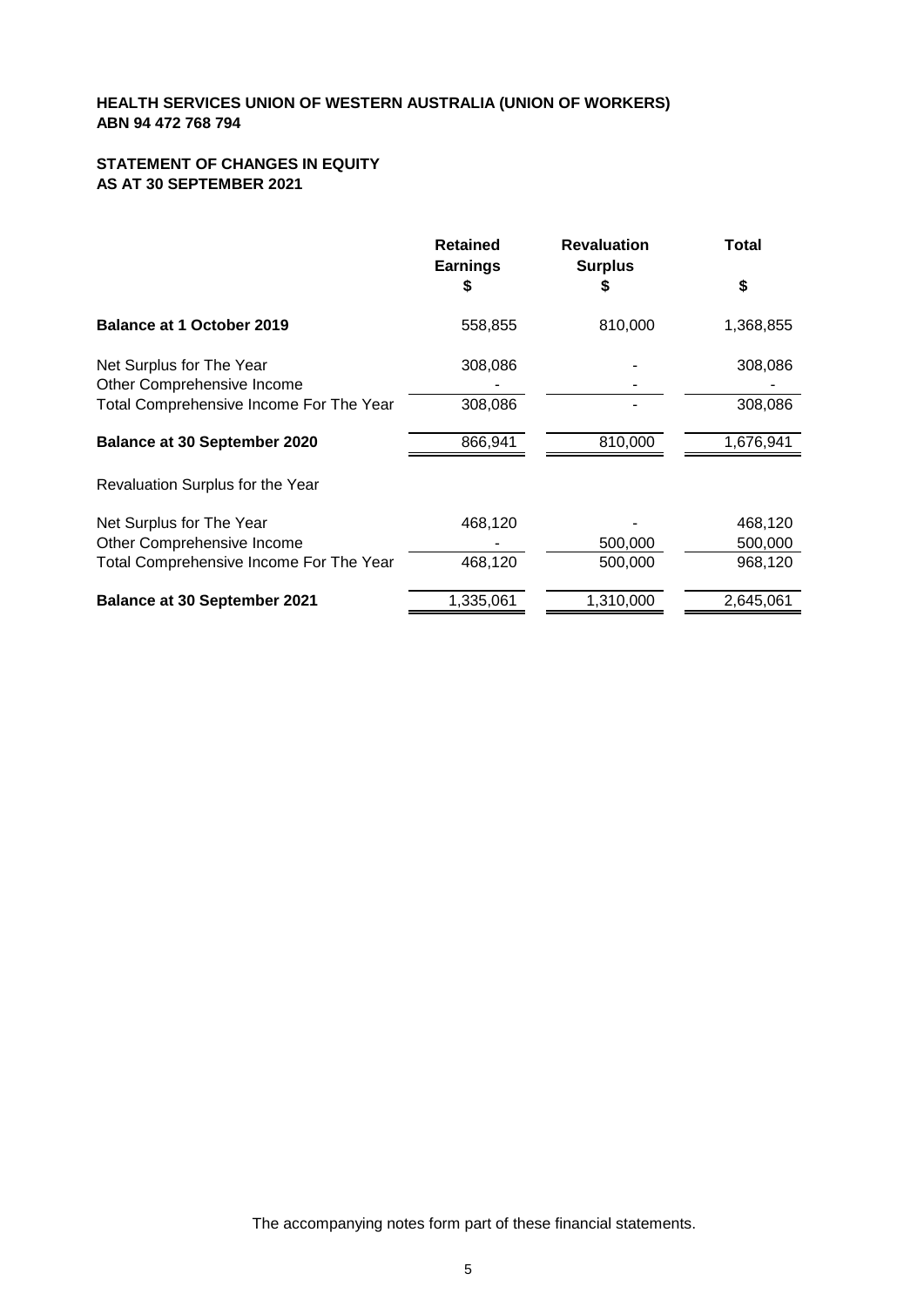# **STATEMENT OF CASH FLOWS FOR THE YEAR ENDED 30 SEPTEMBER 2021**

|                                                                                                                                             | <b>Note</b> | 2021<br>\$                          | 2020<br>\$                                   |
|---------------------------------------------------------------------------------------------------------------------------------------------|-------------|-------------------------------------|----------------------------------------------|
| <b>CASH FLOWS FROM OPERATING ACTIVITIES</b>                                                                                                 |             |                                     |                                              |
| <b>Receipts from Customers</b><br><b>Receipts from Government Grants</b><br>Payments to Suppliers and Employees<br><b>Interest Received</b> |             | 3,452,644<br>(3, 174, 753)<br>3,430 | 3,197,824<br>117,500<br>(3,062,138)<br>4,243 |
| <b>Net Cash Provided by Operating Activities</b>                                                                                            | 8           | 281,321                             | 257,429                                      |
| <b>CASH FLOWS FROM INVESTING ACTIVITIES</b>                                                                                                 |             |                                     |                                              |
| Purchase of Plant and Equipment                                                                                                             |             | (31, 347)                           | (9,050)                                      |
| <b>Net Cash Used in Investing Activities</b>                                                                                                |             | (31, 347)                           | (9,050)                                      |
| <b>CASH FLOWS FROM FINANCING ACTIVITIES</b>                                                                                                 |             |                                     |                                              |
| Repayments of Lease Liabilities<br>Proceeds from Loans                                                                                      |             | (37, 262)                           | (20, 761)<br>740                             |
| <b>Net Cash Used in Financing Activities</b>                                                                                                |             | (37, 262)                           | (20, 021)                                    |
| <b>NET INCREASE IN CASH HELD</b>                                                                                                            |             | 212,712                             | 228,358                                      |
| Cash at Beginning of Financial Year                                                                                                         |             | 1,054,027                           | 825,669                                      |
| <b>Cash at End of Financial Year</b>                                                                                                        | 3           | 1,266,739                           | 1,054,027                                    |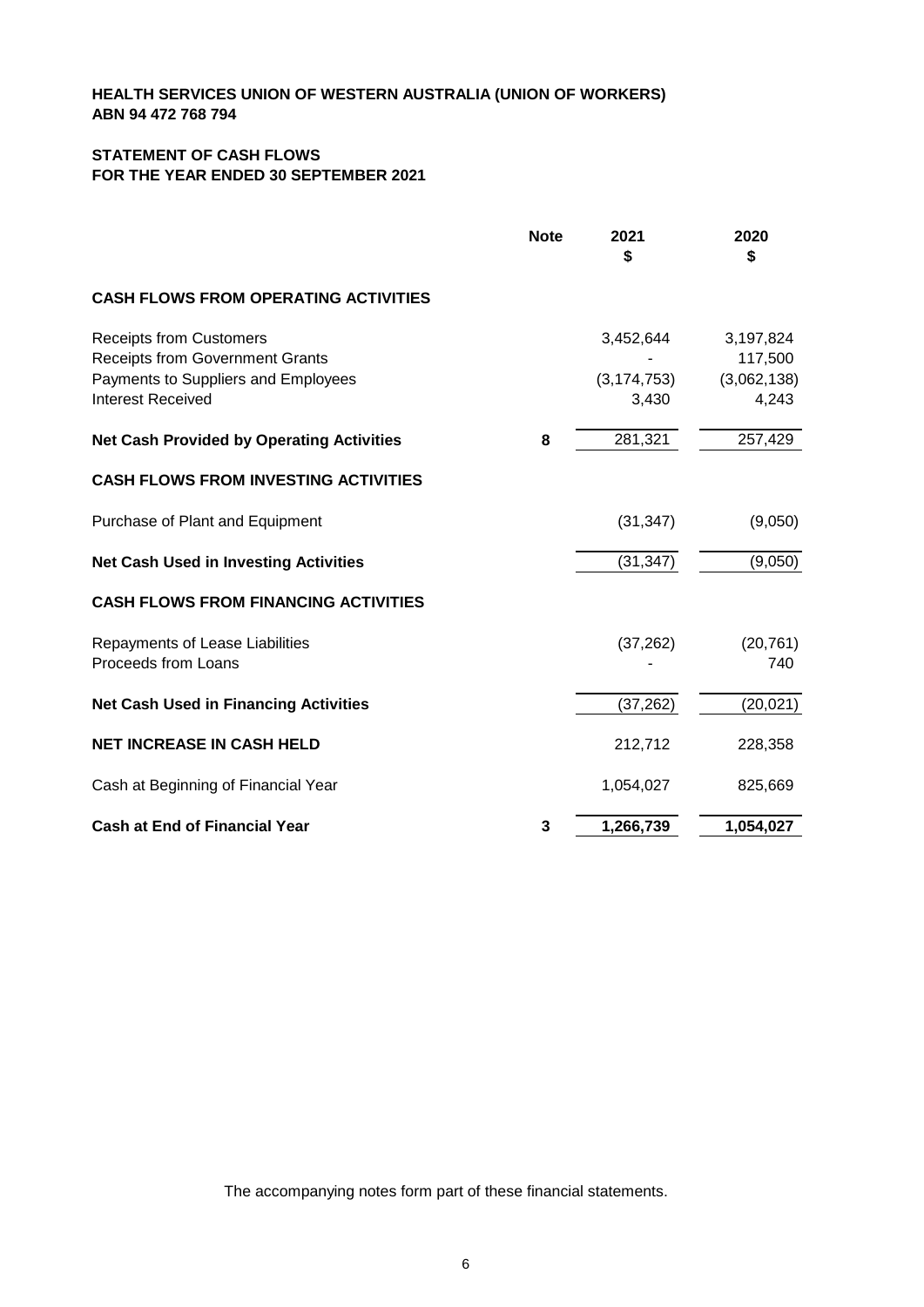#### **NOTES TO THE FINANCIAL STATEMENTS FOR THE YEAR ENDED 30 SEPTEMBER 2021**

#### **Note 1. Summary of Significant Accounting Policies**

This special purpose financial report has been prepared for distribution to the members to fulfill the Committee's financial reporting requirements under the Union's constitution. The accounting policies used in the preparation of this report, as described below, are consistent with the financial reporting requirements of the Union's constitution and with previous years and are, in the opinion of the Committee, appropriate to meet the needs of members.

#### **Special Purpose Financial Report**

The Union is not a reporting entity because in the Committee's opinion, it is unlikely that users exist who are unable to command the preparation of reports tailored so as to satisfy all of their information needs. This is therefore a special purpose financial report that has been prepared for the use of members.

The report has been prepared in accordance with the following Australian Accounting Standards:

AASB 107: Statement of Cash flows AASB 110: Events after the Balance Sheet Date

No other applicable Accounting Standards, Australian Accounting Interpretations or other authoritative pronouncements of the Australian Accounting Standards Board have been applied.

#### **Basis of Accounting**

The financial statements have been prepared on an accruals basis and in accordance with the historical cost convention and do not take into account changing money values or, except where specifically stated, current valuations of non-current assets.

The following specific accounting policies, which are consistent with the previous period unless otherwise stated, have been adopted in the preparation of this financial report.

#### **(a). Income Tax**

The Union is tax exempt under Division 50 of the *Income Tax Assessment Act of 1997.*

#### **(b). Property, Plant and Equipment**

Property, plant, and equipment are brought to account at cost or at fair value or the committee's valuation less, where applicable, any accumulated depreciation and impairment. The carrying amount of property, plant, and equipment is reviewed by the committee to ensure it is not in excess of the recoverable amount from those assets.

#### **Depreciation**

The depreciable amount of all classes fixed assets other than building and office fit out costs are depreciated on a diminishing value basis over the useful lives to the Union commencing from the time the asset is held ready for use.

Office fit out costs are capitalised and depreciated over 5 years.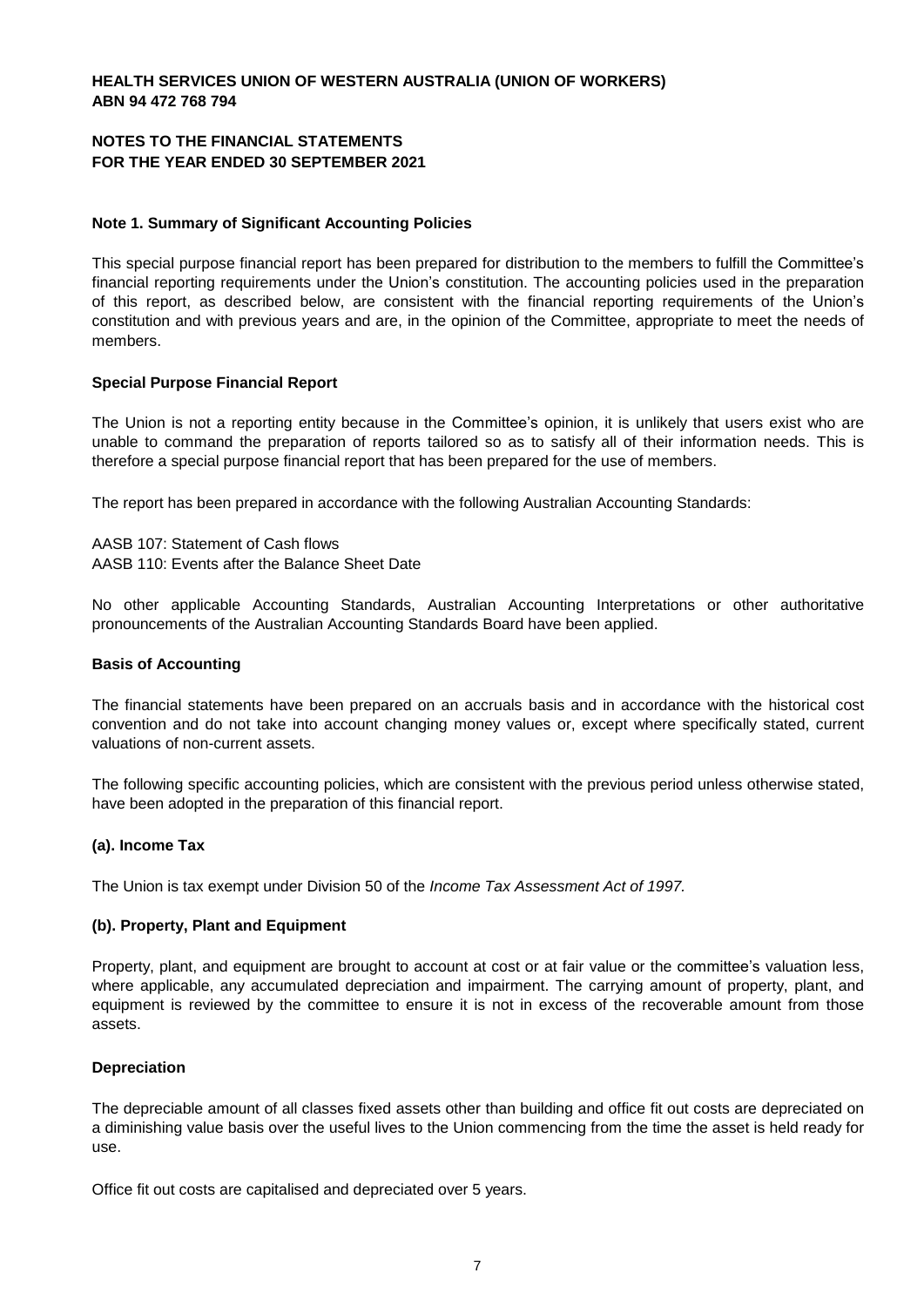# **NOTES TO THE FINANCIAL STATEMENTS FOR THE YEAR ENDED 30 SEPTEMBER 2021**

#### **Note 1. Summary of Significant Accounting Policies (Continued)**

#### **(c). Employee Entitlements**

Provision is made for the Union's liability for employee entitlements arising from services rendered by employees up to balance date. These entitlements include wages and salaries, annual leave, and long service leave. Employee entitlements have been measured at the current values of leave owing to the respective employee, plus related on-costs. The calculation has been made for all employees from the date of commencement and the liability is classified as current for all employees who have completed seven years of continuous service at the reporting date.

Contributions are made by the Union to an approved employee superannuation fund and are recorded as expenses when paid.

#### **(d). Goods and Services Tax**

Revenues, expenses and assets are recognized net of goods and services tax (GST), except where the amount of GST incurred is not recoverable. In these circumstances the GST is recognized as part of the cost of acquisition of the asset or as part of the expense item.

Receivables and payables are stated with the amount of GST included. The net amount of GST recoverable or payable is included as a current asset or liability in the statement of financial position.

#### **(e). Comparatives**

When required by the Accounting Standards, comparative figures have been adjusted to conform to changes in presentation for the current financial year.

#### **(f). Leases**

The Union assesses at contract inception whether a contract is, or contains, a lease. That is, if the contract conveys the right to control the use of an identified asset for a period of time in exchange for consideration.

#### **Union as lessee**

The Union applies a single recognition and measurement approach for all leases, except for short-term leases and leases of low-value assets. The Union recognises lease liabilities to make lease payments and right-of-use assets representing the right to use the underlying assets.

#### **Right-of-use assets**

The Union recognises right-of-use assets at the commencement date of the lease (i.e., the date the underlying asset is available for use). Right-of-use assets are measured at cost, less any accumulated depreciation and impairment losses, and adjusted for any remeasurement of lease liabilities. The cost of right-of-use assets includes the amount of lease liabilities recognised, initial direct costs incurred, and lease payments made at or before the commencement date less any lease incentives received. Right-of-use assets are amortised on a straight-line basis over the shorter of the lease term and the estimated useful lives of the assets.

If ownership of the leased asset transfers to the Union at the end of the lease term or the cost reflects the exercise of a purchase option, depreciation is calculated using the estimated useful life of the asset. The right-ofuse assets are also subject to impairment.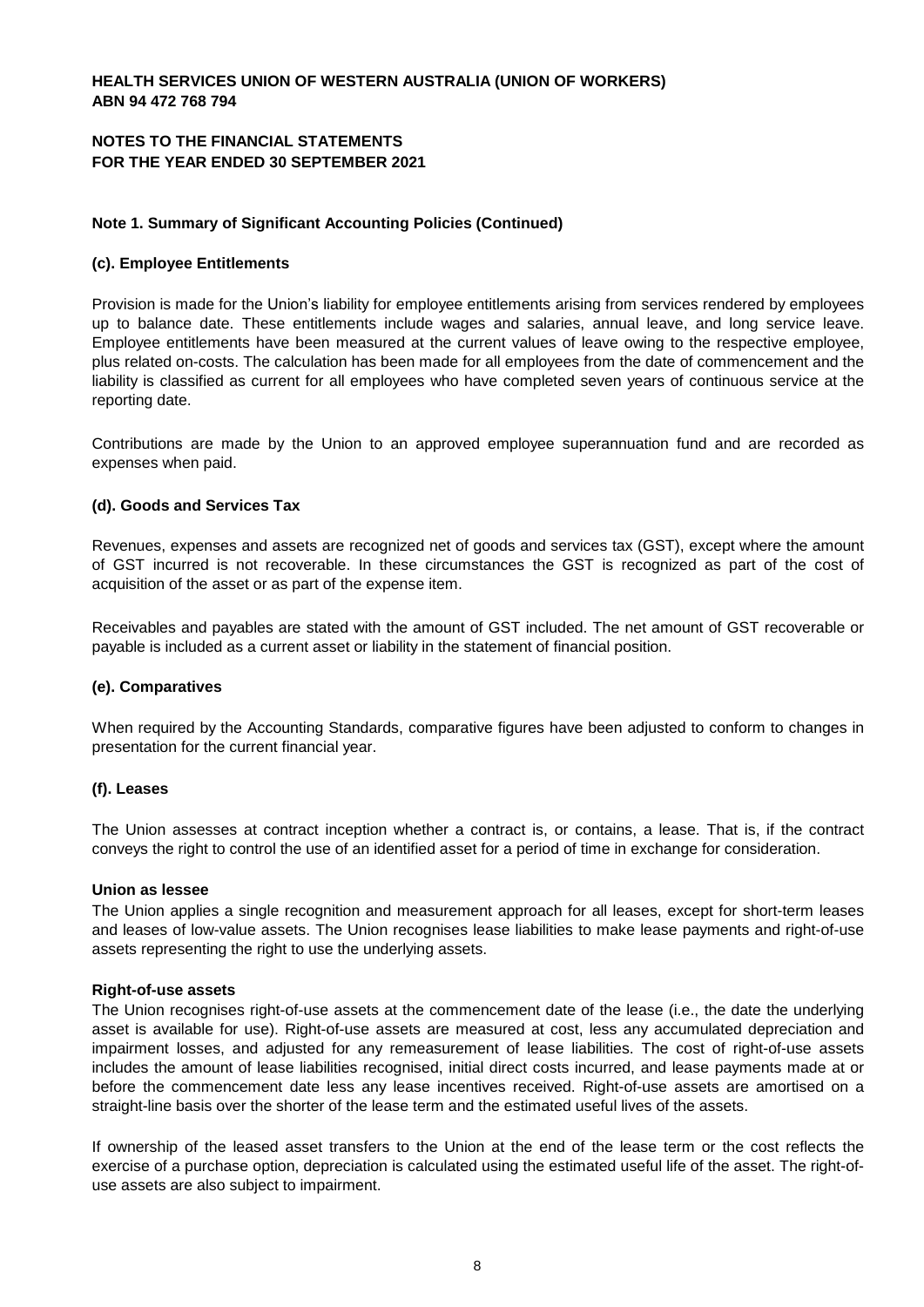#### **NOTES TO THE FINANCIAL STATEMENTS FOR THE YEAR ENDED 30 SEPTEMBER 2021**

### **Note 1. Summary of Significant Accounting Policies (Continued)**

#### **Lease liabilities**

At the commencement date of the lease, the Union recognises lease liabilities measured at the present value of lease payments to be made over the lease term. The lease payments include fixed payments (including insubstance fixed payments) less any lease incentives receivable, variable lease payments that depend on an index or a rate, and amounts expected to be paid under residual value guarantees. The lease payments also include the exercise price of a purchase option reasonably certain to be exercised by the Union and payments of penalties for terminating the lease, if the lease term reflects the Union exercising the option to terminate. Variable lease payments that do not depend on an index or a rate are recognised as expenses (unless they are incurred to produce inventories) in the period in which the event or condition that triggers the payment occurs.

In calculating the present value of lease payments, the Union uses the implicit the interest rate or incremental borrowing rate if the implicit lease rate is not readily determinable, Union to use as applicable. After the commencement date, the amount of lease liabilities is increased to reflect the accretion of interest and reduced for the lease payments made. In addition, the carrying amount of lease liabilities is remeasured if there is a modification, a change in the lease term, a change in the lease payments (e.g., changes to future payments resulting from a change in an index or rate used to determine such lease payments) or a change in the assessment of an option to purchase the underlying asset.

#### **Peppercorn or below market leases**

The Union has elected to recognise the fair value of the leased property at inception of the lease. The difference between the fair value of the leased asset and the lease liability measured at the present value of the 'peppercorn' lease rental, is recognised as income.

#### **Short-term leases and leases of low-value assets**

The Union's short-term leases are those that have a lease term of 12 months or less from the commencement. It also applies the lease of low-value assets recognition exemption to leases that are below \$7,000. Lease payments on short-term leases and leases of low-value assets are recognised as expense on a straight-line basis over the lease term.

#### **Note 2. Capital Commitment**

The Union has no capital commitments at balance date.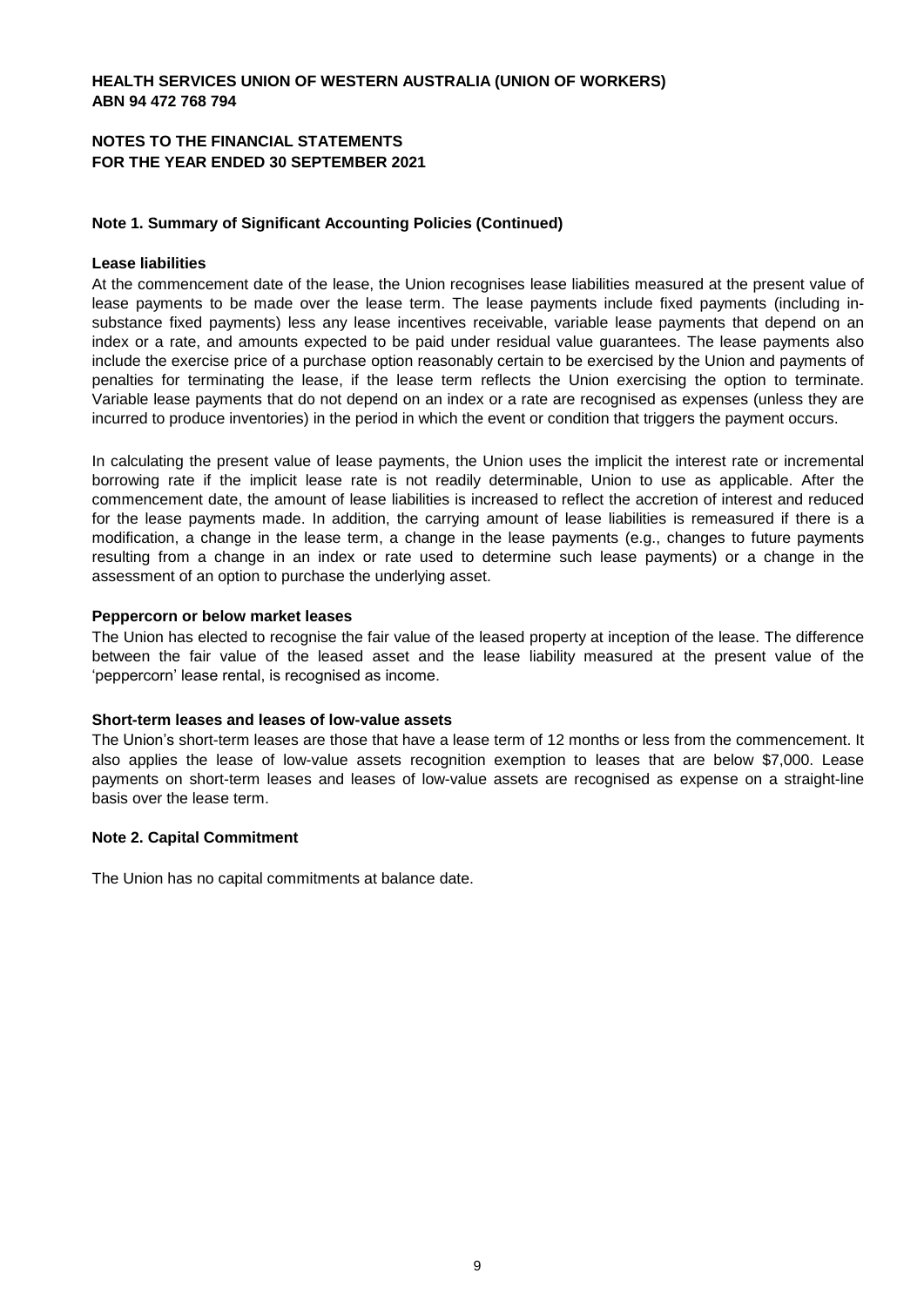## **NOTES TO THE FINANCIAL STATEMENTS FOR THE YEAR ENDED 30 SEPTEMBER 2021**

| \$<br>\$<br>Note 3. Cash and Cash Equivalent<br>4,419<br><b>HSU Operating Account</b><br>2,905<br><b>HSU Savings Account</b><br>725,092<br>529,322<br><b>HSU Members Equity Account</b><br>536,728<br>521,300<br>Petty Cash<br>500<br>500<br>1,266,739<br>1,054,027<br>Note 4. Property, Plant and Equipment<br>Freehold Property at Valuation - 8 Coolgardie Tce<br>1,680,000<br>1,180,000<br>Property Improvement at Cost<br>972,061<br>972,061<br>Less: Accumulated Depreciation<br>(972,061)<br>(969,470)<br>2,591<br>346,655<br>Fitting and Office Machinery at Cost<br>375,486<br>Less: Accumulated Depreciation<br>(265, 807)<br>(299, 314)<br>80,848<br>76,172<br>Motor Vehicles at Cost<br>22,250<br>22,250<br>Less: Accumulated Depreciation<br>(19,063)<br>(18, 267)<br>3,187<br>3,983<br>Plant, Equipment and Office Fit Out<br>84,035<br>82,746<br>1,764,035<br>1,262,746<br>Total Property, Plant and Equipment<br>Note 5. Right of Use Assets and Lease Liabilities<br>Right of Use Assets - Vehicles<br>Cost<br>114,268<br>59,348.00<br><b>Accumulated Depreciation</b><br>(57, 872)<br>(19, 783)<br>56,396<br>39,565<br>Lease Liabilities<br>31,300<br>Current<br>19,060<br>32,080<br>22,244<br>Non-current<br>63,380<br>41,304 | 2021 | 2020 |
|--------------------------------------------------------------------------------------------------------------------------------------------------------------------------------------------------------------------------------------------------------------------------------------------------------------------------------------------------------------------------------------------------------------------------------------------------------------------------------------------------------------------------------------------------------------------------------------------------------------------------------------------------------------------------------------------------------------------------------------------------------------------------------------------------------------------------------------------------------------------------------------------------------------------------------------------------------------------------------------------------------------------------------------------------------------------------------------------------------------------------------------------------------------------------------------------------------------------------------------------------|------|------|
|                                                                                                                                                                                                                                                                                                                                                                                                                                                                                                                                                                                                                                                                                                                                                                                                                                                                                                                                                                                                                                                                                                                                                                                                                                                  |      |      |
|                                                                                                                                                                                                                                                                                                                                                                                                                                                                                                                                                                                                                                                                                                                                                                                                                                                                                                                                                                                                                                                                                                                                                                                                                                                  |      |      |
|                                                                                                                                                                                                                                                                                                                                                                                                                                                                                                                                                                                                                                                                                                                                                                                                                                                                                                                                                                                                                                                                                                                                                                                                                                                  |      |      |
|                                                                                                                                                                                                                                                                                                                                                                                                                                                                                                                                                                                                                                                                                                                                                                                                                                                                                                                                                                                                                                                                                                                                                                                                                                                  |      |      |
|                                                                                                                                                                                                                                                                                                                                                                                                                                                                                                                                                                                                                                                                                                                                                                                                                                                                                                                                                                                                                                                                                                                                                                                                                                                  |      |      |
|                                                                                                                                                                                                                                                                                                                                                                                                                                                                                                                                                                                                                                                                                                                                                                                                                                                                                                                                                                                                                                                                                                                                                                                                                                                  |      |      |
|                                                                                                                                                                                                                                                                                                                                                                                                                                                                                                                                                                                                                                                                                                                                                                                                                                                                                                                                                                                                                                                                                                                                                                                                                                                  |      |      |
|                                                                                                                                                                                                                                                                                                                                                                                                                                                                                                                                                                                                                                                                                                                                                                                                                                                                                                                                                                                                                                                                                                                                                                                                                                                  |      |      |
|                                                                                                                                                                                                                                                                                                                                                                                                                                                                                                                                                                                                                                                                                                                                                                                                                                                                                                                                                                                                                                                                                                                                                                                                                                                  |      |      |
|                                                                                                                                                                                                                                                                                                                                                                                                                                                                                                                                                                                                                                                                                                                                                                                                                                                                                                                                                                                                                                                                                                                                                                                                                                                  |      |      |
|                                                                                                                                                                                                                                                                                                                                                                                                                                                                                                                                                                                                                                                                                                                                                                                                                                                                                                                                                                                                                                                                                                                                                                                                                                                  |      |      |
|                                                                                                                                                                                                                                                                                                                                                                                                                                                                                                                                                                                                                                                                                                                                                                                                                                                                                                                                                                                                                                                                                                                                                                                                                                                  |      |      |
|                                                                                                                                                                                                                                                                                                                                                                                                                                                                                                                                                                                                                                                                                                                                                                                                                                                                                                                                                                                                                                                                                                                                                                                                                                                  |      |      |
|                                                                                                                                                                                                                                                                                                                                                                                                                                                                                                                                                                                                                                                                                                                                                                                                                                                                                                                                                                                                                                                                                                                                                                                                                                                  |      |      |
|                                                                                                                                                                                                                                                                                                                                                                                                                                                                                                                                                                                                                                                                                                                                                                                                                                                                                                                                                                                                                                                                                                                                                                                                                                                  |      |      |
|                                                                                                                                                                                                                                                                                                                                                                                                                                                                                                                                                                                                                                                                                                                                                                                                                                                                                                                                                                                                                                                                                                                                                                                                                                                  |      |      |
|                                                                                                                                                                                                                                                                                                                                                                                                                                                                                                                                                                                                                                                                                                                                                                                                                                                                                                                                                                                                                                                                                                                                                                                                                                                  |      |      |
|                                                                                                                                                                                                                                                                                                                                                                                                                                                                                                                                                                                                                                                                                                                                                                                                                                                                                                                                                                                                                                                                                                                                                                                                                                                  |      |      |
|                                                                                                                                                                                                                                                                                                                                                                                                                                                                                                                                                                                                                                                                                                                                                                                                                                                                                                                                                                                                                                                                                                                                                                                                                                                  |      |      |
|                                                                                                                                                                                                                                                                                                                                                                                                                                                                                                                                                                                                                                                                                                                                                                                                                                                                                                                                                                                                                                                                                                                                                                                                                                                  |      |      |
|                                                                                                                                                                                                                                                                                                                                                                                                                                                                                                                                                                                                                                                                                                                                                                                                                                                                                                                                                                                                                                                                                                                                                                                                                                                  |      |      |
|                                                                                                                                                                                                                                                                                                                                                                                                                                                                                                                                                                                                                                                                                                                                                                                                                                                                                                                                                                                                                                                                                                                                                                                                                                                  |      |      |
|                                                                                                                                                                                                                                                                                                                                                                                                                                                                                                                                                                                                                                                                                                                                                                                                                                                                                                                                                                                                                                                                                                                                                                                                                                                  |      |      |
|                                                                                                                                                                                                                                                                                                                                                                                                                                                                                                                                                                                                                                                                                                                                                                                                                                                                                                                                                                                                                                                                                                                                                                                                                                                  |      |      |
|                                                                                                                                                                                                                                                                                                                                                                                                                                                                                                                                                                                                                                                                                                                                                                                                                                                                                                                                                                                                                                                                                                                                                                                                                                                  |      |      |
|                                                                                                                                                                                                                                                                                                                                                                                                                                                                                                                                                                                                                                                                                                                                                                                                                                                                                                                                                                                                                                                                                                                                                                                                                                                  |      |      |
|                                                                                                                                                                                                                                                                                                                                                                                                                                                                                                                                                                                                                                                                                                                                                                                                                                                                                                                                                                                                                                                                                                                                                                                                                                                  |      |      |
|                                                                                                                                                                                                                                                                                                                                                                                                                                                                                                                                                                                                                                                                                                                                                                                                                                                                                                                                                                                                                                                                                                                                                                                                                                                  |      |      |
|                                                                                                                                                                                                                                                                                                                                                                                                                                                                                                                                                                                                                                                                                                                                                                                                                                                                                                                                                                                                                                                                                                                                                                                                                                                  |      |      |
|                                                                                                                                                                                                                                                                                                                                                                                                                                                                                                                                                                                                                                                                                                                                                                                                                                                                                                                                                                                                                                                                                                                                                                                                                                                  |      |      |
|                                                                                                                                                                                                                                                                                                                                                                                                                                                                                                                                                                                                                                                                                                                                                                                                                                                                                                                                                                                                                                                                                                                                                                                                                                                  |      |      |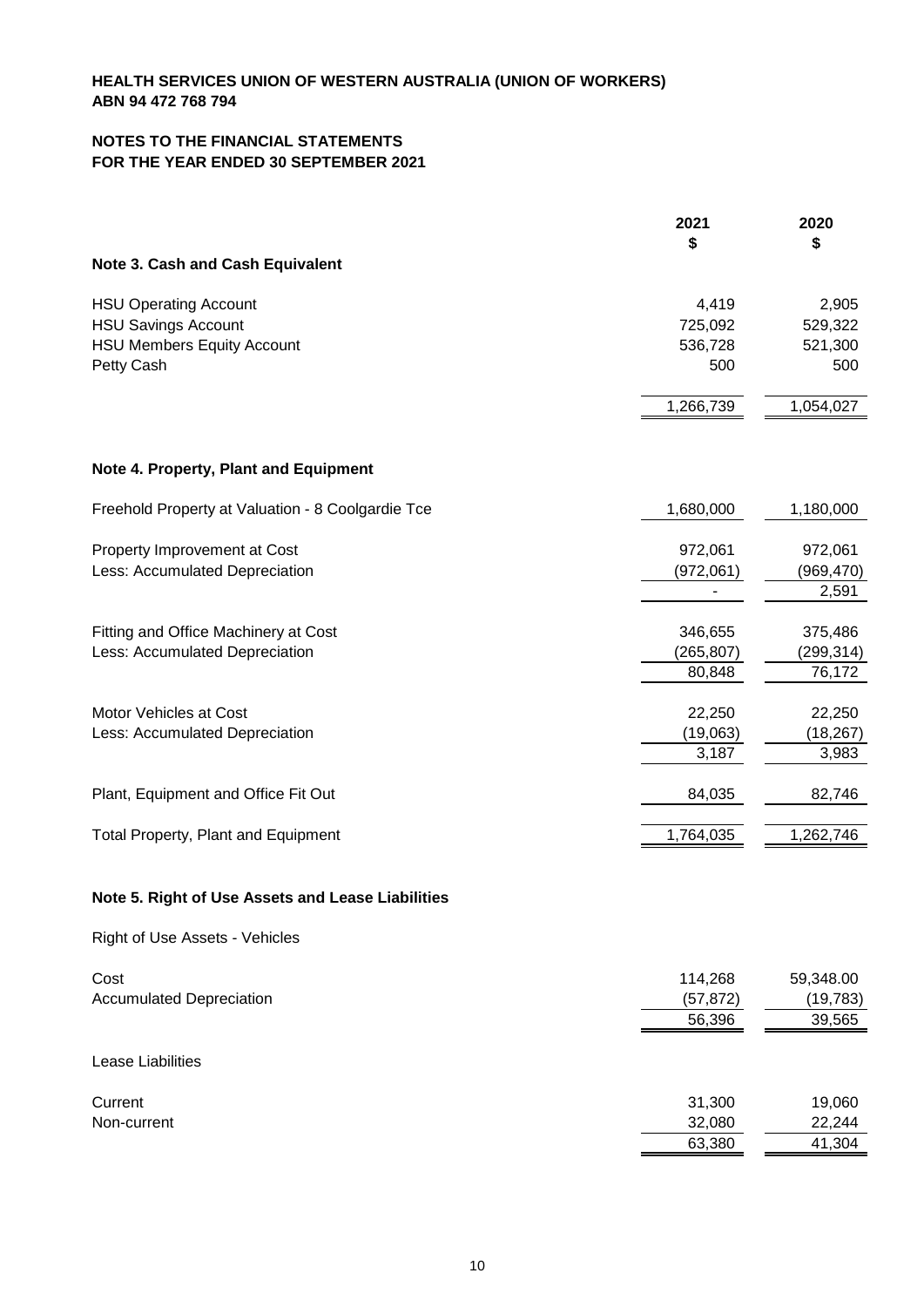### **NOTES TO THE FINANCIAL STATEMENTS FOR THE YEAR ENDED 30 SEPTEMBER 2021**

|                                         | 2021    | 2020    |
|-----------------------------------------|---------|---------|
|                                         | \$      | \$      |
| Note 6. Trade and Other Payables        |         |         |
| <b>Trade Creditors</b>                  | 26,252  | 39,009  |
| Fees Received in Advance                | 40,211  | 42,348  |
| Superannuation Payable                  | 37,517  | 30,262  |
| <b>GST Payable</b>                      | 14,691  | 20,502  |
| PAYG Withholding Payable                | 56,552  | 34,532  |
| <b>CSHISC/GESB Board Payable</b>        |         | 62,118  |
| Union Fees Payable                      | 1,506   | 1,208   |
|                                         | 176,729 | 229,979 |
| Note 7. Provision for Employee Benefits |         |         |
| <b>Current</b>                          |         |         |
| <b>Provision for Annual Leave</b>       | 252,696 | 275,244 |
| Provision for Long Service Leave        | 234,476 | 282,683 |
|                                         | 487,172 | 557,927 |
| <b>Non-Current</b>                      |         |         |
| Provision for Long Service Leave        | 31,637  | 52,625  |
|                                         | 31,637  | 52,625  |
|                                         | 518,809 | 610,552 |
|                                         |         |         |

# **Note 8. Cash Flow Information**

# **Reconciliation of Cash Flow from Operations with Net Surplus for The Year**

| Net Surplus for The Year                                    | 468,120   | 308,086   |
|-------------------------------------------------------------|-----------|-----------|
| Non-Cash Flows in Profit and Loss:                          |           |           |
| Depreciation                                                | 65,737    | 95,987    |
| Interest on Lease Liabilities                               | 4.418     | 2,717     |
| Loss on asset disposal                                      | 2.410     |           |
| Changes in assets and liabilities:                          |           |           |
| (Increase)/Decrease in Trade and Other Receivables          | (15,035)  | (20, 563) |
| (Increase)/Decrease in Prepayments                          | (99, 336) | (10, 797) |
| Increase/(Decrease) in Trade and Other Payables             | (53,250)  | 27,330    |
| Increase/(Decrease) in Provisions for Employee Entitlements | (91, 743) | (145,331) |
| <b>Net Cash Provided by Operating Activities</b>            | 281.321   | 257.429   |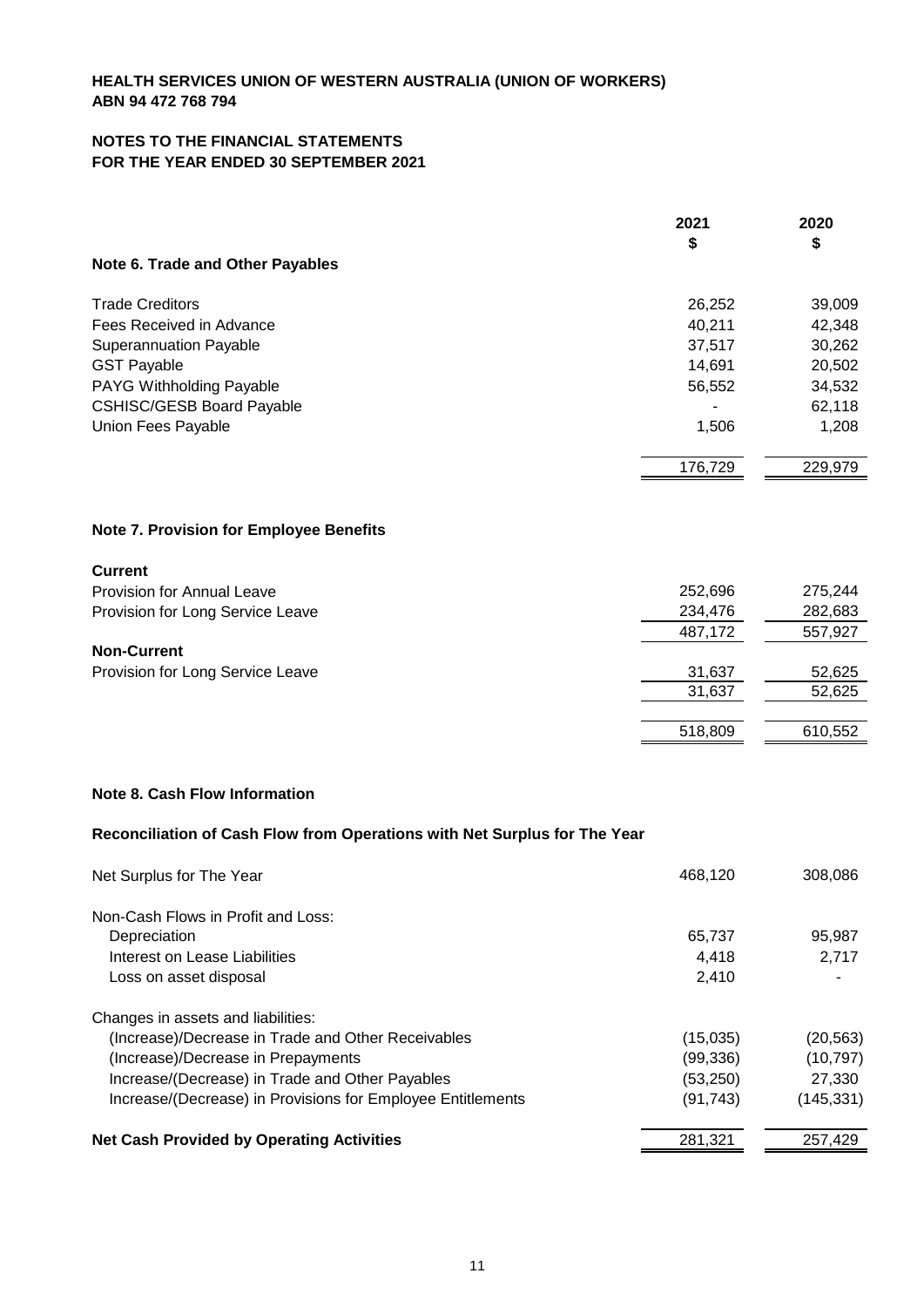#### **NOTES TO THE FINANCIAL STATEMENTS FOR THE YEAR ENDED 30 SEPTEMBER 2021**

#### **Note 9. Events After The Reporting Period**

The impact of the COVID-19 pandemic is ongoing and while it has been financially negative for the Union up to 30 June 2021, it is not practicable to estimate the potential impact, positive or negative, after the reporting date. The situation is rapidly developing and is dependent on measures imposed by the Australian Government and other countries, such as maintaining social distancing requirements, quarantine, travel restrictions and any economic stimulus that may be provided.

No other matter or circumstance has arisen since 30 June 2021 that has significantly affected, or may significantly affect the Union's operations, the results of those operations, or the Union's state of affairs in future financial years.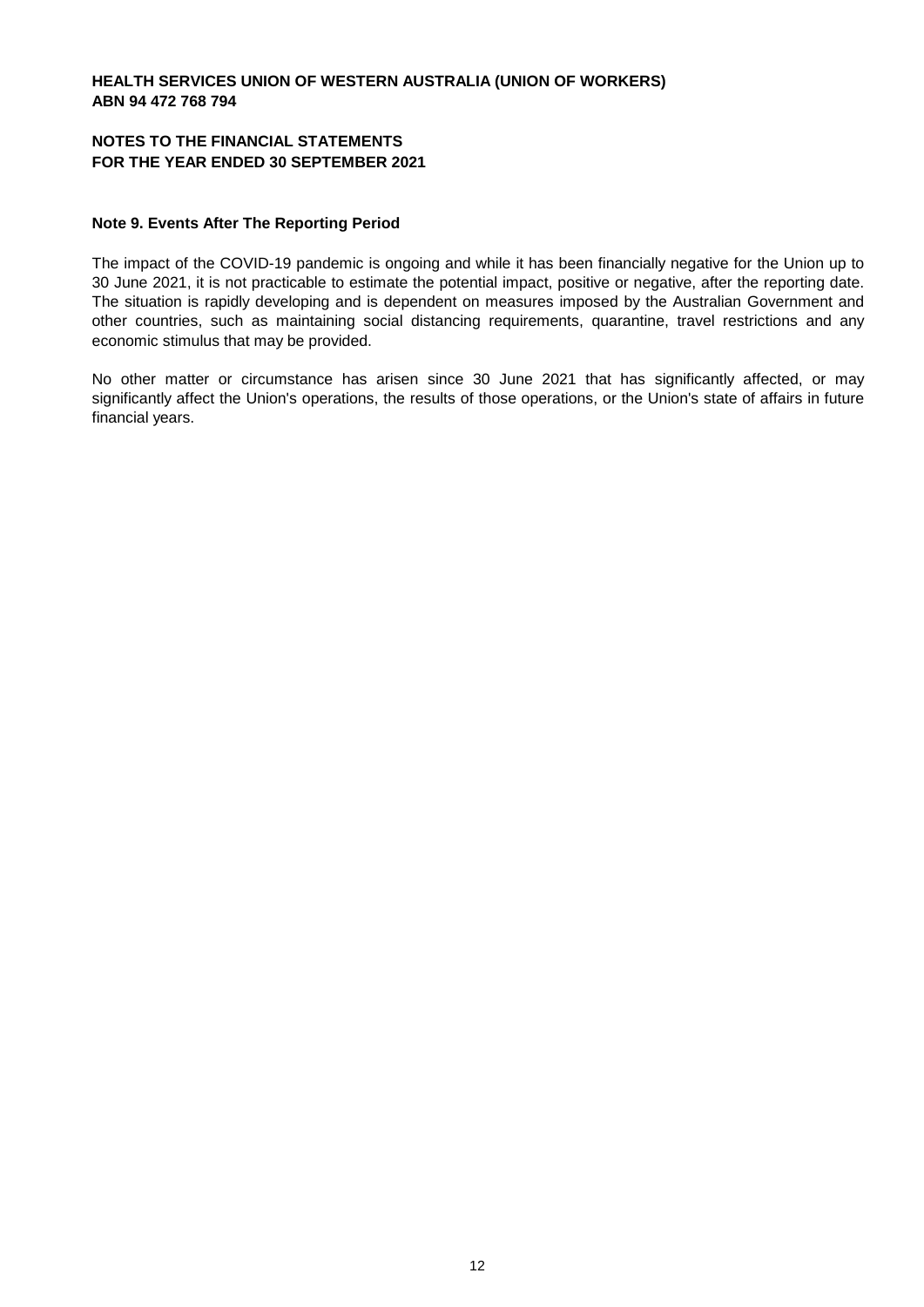

### **AUDITORS' INDEPENDENCE DECLARATION TO THE MEMBERS OF HEALTH SERVICES UNION OF WESTERN AUSTRALIA (UNION OF WORKERS)**

As auditor for the audit of Health Services Union of Western Australia (Union of Workers) for the year ended 30 September 2021, I declare that, to the best of my knowledge and belief, during the year ended 30 September 2021 there has been:

i. No contraventions of any applicable code of professional conduct in relation to the audit.

 $\lambda$ 

**AMW AUDIT** Chartered Accountants

**MARTIN SHONE** Director & Registered Company Auditor

Dated at Perth, Western Australia this 16<sup>th</sup> day of November 2021

AMW Audit | 1300 284 330 | info@amwaudit.com.au | Registered Auditor Number 314299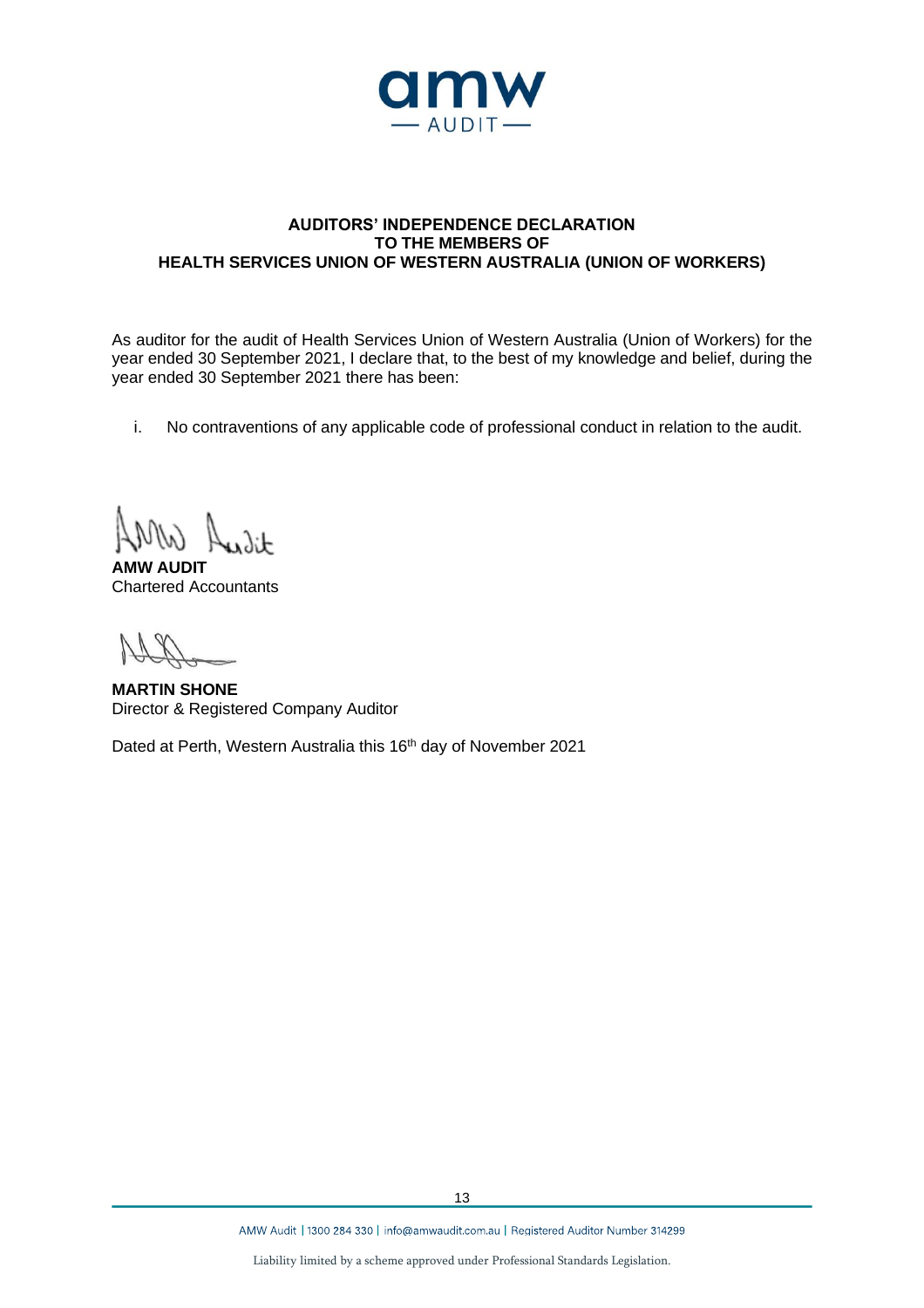

#### **INDEPENDENT AUDITORS' REPORT TO THE MEMBERS OF HEALTH SERVICES UNION OF WESTERN AUSTRALIA (UNION OF WORKERS)**

#### **Report on the Audit of the Financial Report**

# **Opinion**

I have audited the financial report of Health Services Union of Western Australia (Union of Workers) (the "Union") which comprises the statement of financial position as at 30 September 2021, the statement of profit or loss and other comprehensive income, the statement of changes in equity, the cash flows statement for the year then ended, notes to the financial statements, including a summary of significant accounting policies; and the statement by the committee.

In my opinion, the accompanying financial report presents fairly, in all material aspects, the financial position of Health Services Union of Western Australia (Union of Workers) as at 30 September 2021, and its financial performance and its cash flows for the year ended on that date in accordance with accounting policies described in Note 1 to the financial report, including:

- a) The Union has kept accounting records in a form that have enabled an informed opinion to be expressed;
- b) All the information, records, documents and explanations that, under Section 65A of the Industrial Relations Act 1979, I required officers of the Union to furnish, were furnished; and
- c) No official of the Union has contravened or failed to comply with Section 74 of the Industrial Relations Act 1979.

# *Basis for Opinion*

I conducted my audit in accordance with Australian Auditing Standards. My responsibilities under those standards are further described in the *Auditor's Responsibilities for the Audit of the Financial Report* section of my report. I am independent of the Union in accordance with the ethical requirements of the Accounting Professional and Ethical Standards Board's APES 110 *Code of Ethics for Professional Accountants* (the Code) that are relevant to my audit of the financial report in Australia. I have also fulfilled my other ethical responsibilities in accordance with the Code. I believe that the audit evidence I have obtained is sufficient and appropriate to provide a basis for my opinion.

#### *Emphasis of Matter – Basis of Accounting*

We draw attention to Note 1 to the financial report, which describes the basis of accounting. The financial report has been prepared for the purpose of fulfilling the committee of management's financial reporting responsibilities. As a result, the financial report may not be suitable for another purpose. Our opinion is not modified in respect of this matter.

#### **Responsibilities of Committee of Management for the Financial Report**

The Committee of Management of the Union is responsible for the preparation of the financial report in accordance with the accounting policies described in Note 1 of the financial statements and for such internal control as committee of management determines is necessary to enable the preparation of the financial report that is free from material misstatement, whether due to fraud or error.

In preparing the financial report, the Committee of Management is responsible for assessing the Union's ability to continue as a going concern, disclosing, as applicable, matters related to going concern and using the going concern basis of accounting unless the Committee of Management either intend to liquidate the Branch or to cease operations, or have no realistic alternative but to do so.